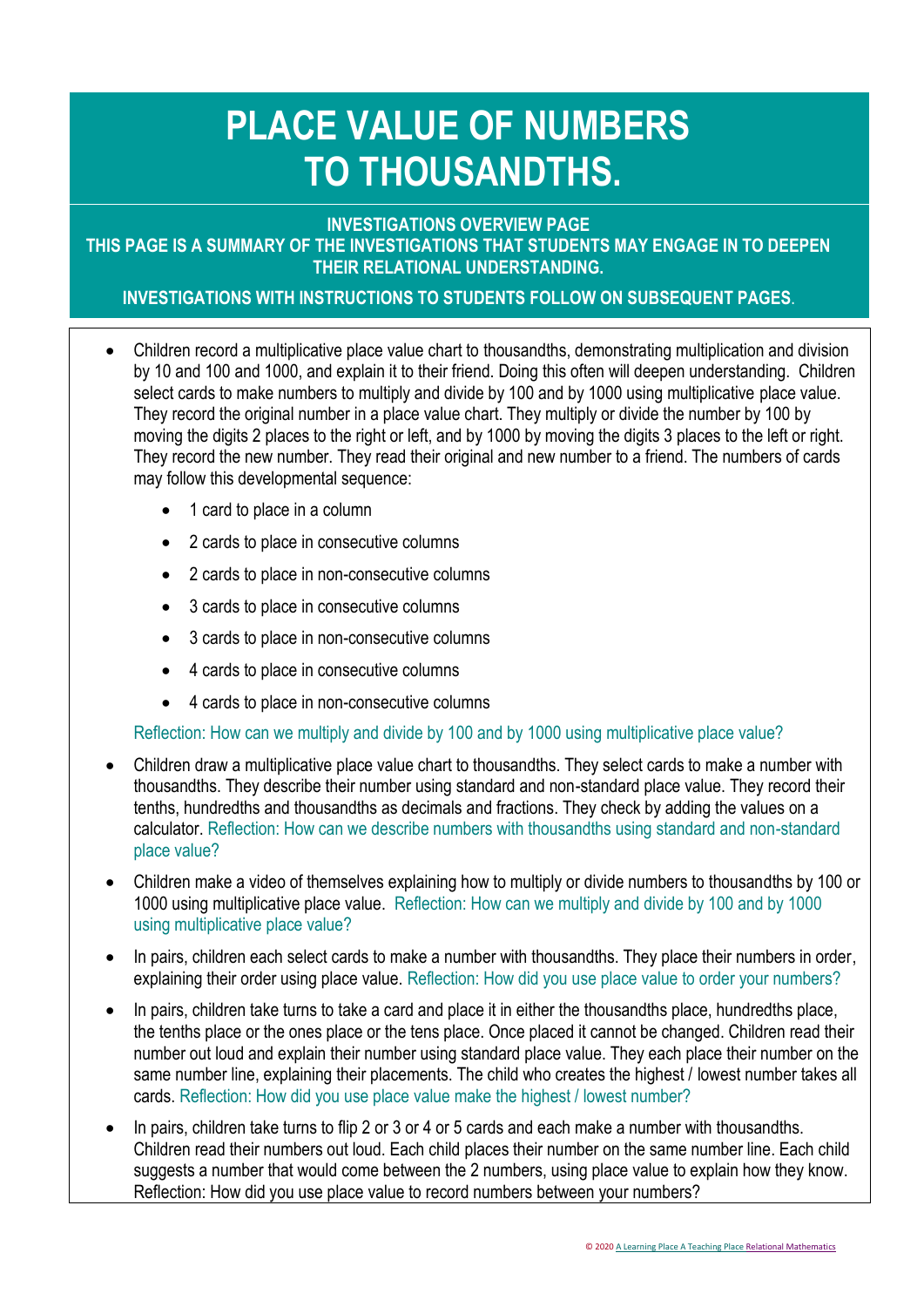- In pairs, 2, 3, 4 or 5 cards are selected to be a target number with thousandths. Each child flips 2, 3, 4 or 5 cards to make a number with thousandths. The child who makes a number closest to the target number wins. Reflection: How did you use place value to make a number close to the target number?
- Children convert between kilometres, metres, centimetres and millimetres, using multiplicative place value. For example, 15 mm = 1.5 cm (15  $\div$  10 = 1.5) and 1.5 cm = 15 mm (1.5 x 10 = 15), 135 cm = 1.35 m (135  $\div$  100 = 1.35) and 1.35 m = 135 cm (1.35 x 100 = 135), 1350 m = 1.35 km (1350  $\div$  1000 = 1.35), 1.35 km = 1350 m (1.35 x 1000 = 1350), 29.356 km = 29 356 m (29.356 x 1000 = 29 356), 5865 m = 5.865 km (5865 ÷ 1000 = 5.865) Reflection: How did you use multiplicative place value convert between metric units of measurement of length?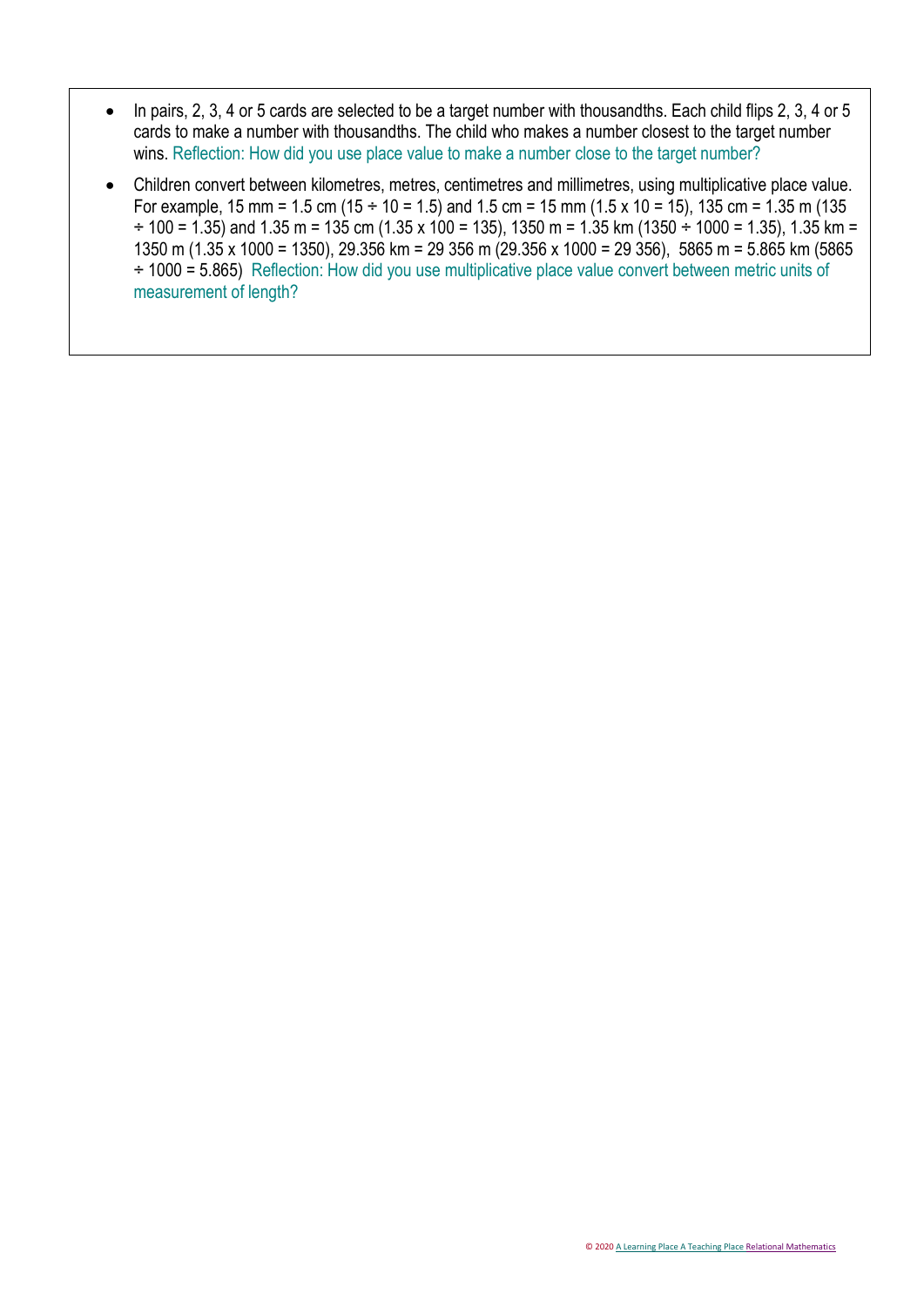Draw a multiplicative place value chart, including thousandths, demonstrating multiplication and division by 10 and 100 and 1000.

Explain it to a friend.

Select cards to make numbers to multiply and divide by 100 and by 1000 using multiplicative place value.

Record the original number in a place value chart.

Multiply or divide the number by 100 by moving the digits 2 places to the right or left and by 1000 by moving the digit 3 places to the left or right.

Record the new number.

Read your original and new number to a friend.

The numbers of cards may follow this developmental sequence:

- $\circ$  1 card to place in a column
- $\circ$  2 cards to place in consecutive columns
- $\circ$  2 cards to place in non-consecutive columns
- $\circ$  3 cards to place in consecutive columns
- $\circ$  3 cards to place in non-consecutive columns
- $\circ$  4 cards to place in consecutive columns
- $\circ$  4 cards to place in non-consecutive columns

Reflection: How can we multiply and divide by 100 and by 1000 using multiplicative place value?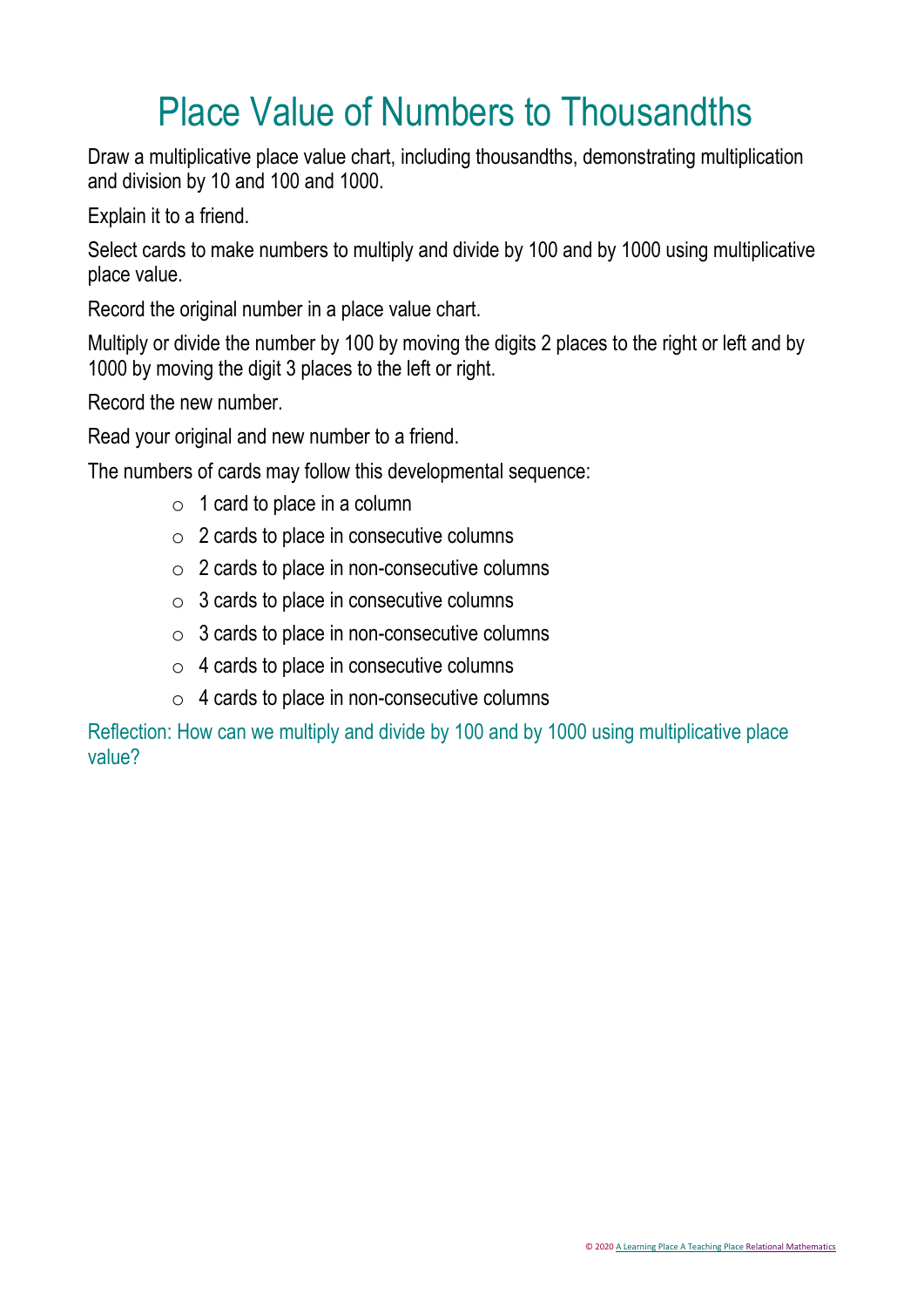Draw a multiplicative place value chart, including thousandths, demonstrating multiplication and division by 10 and 100 and 1000.

Explain it to a friend.

Select cards to make a number with thousandths.

Describe your number using standard and non-standard place value.

Record your tenths and hundredths and thousandths as both decimals and fractions.

Check by adding the values on a calculator.

Reflection: How can we describe numbers with thousandths using standard and non-standard place value?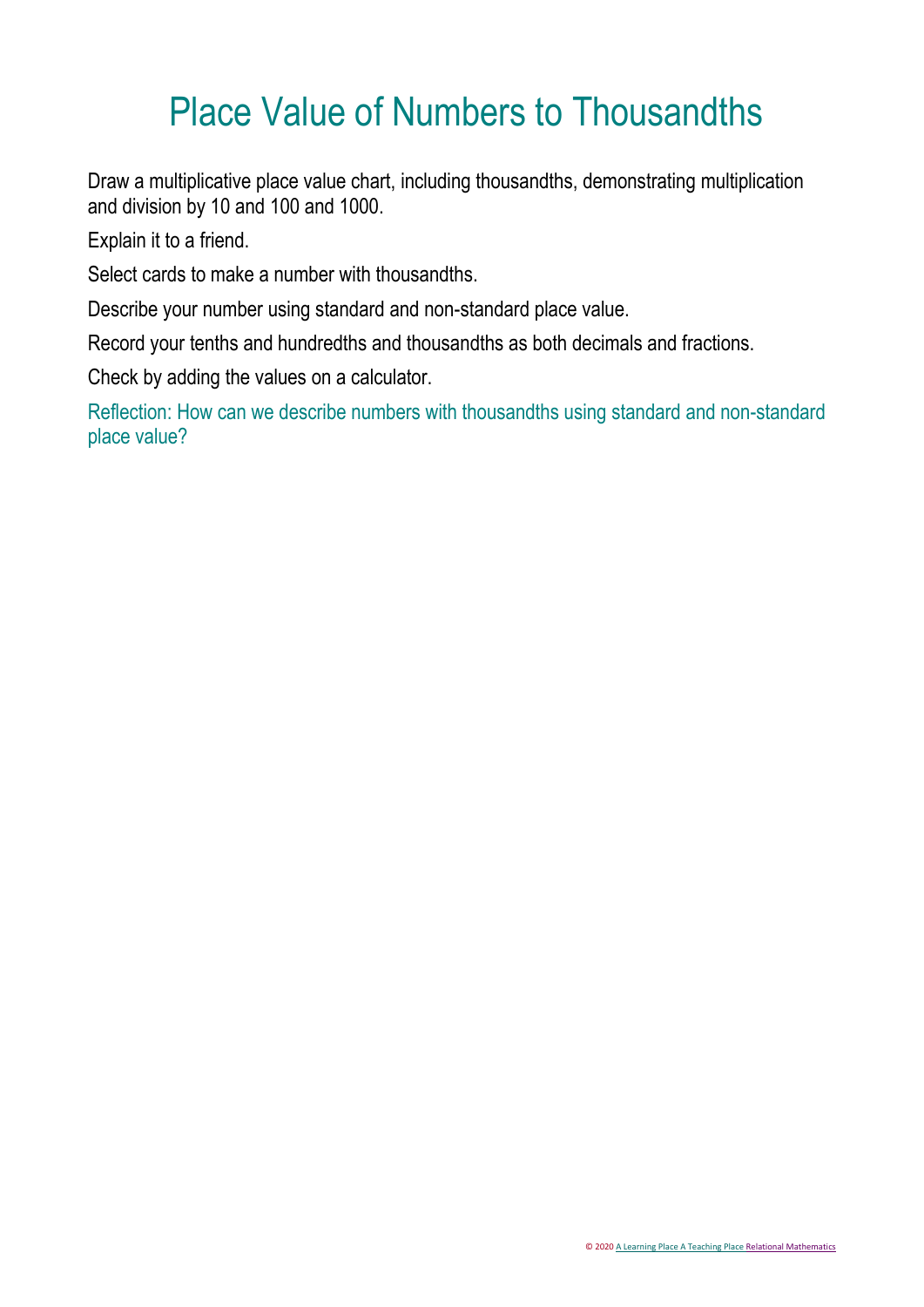Make a video of yourself explaining how you use multiplicative place value to multiply and divide numbers to thousandths by 10, 100 and 1000.

Reflection: How can we multiply and divide by 100 and by 1000 using multiplicative place value?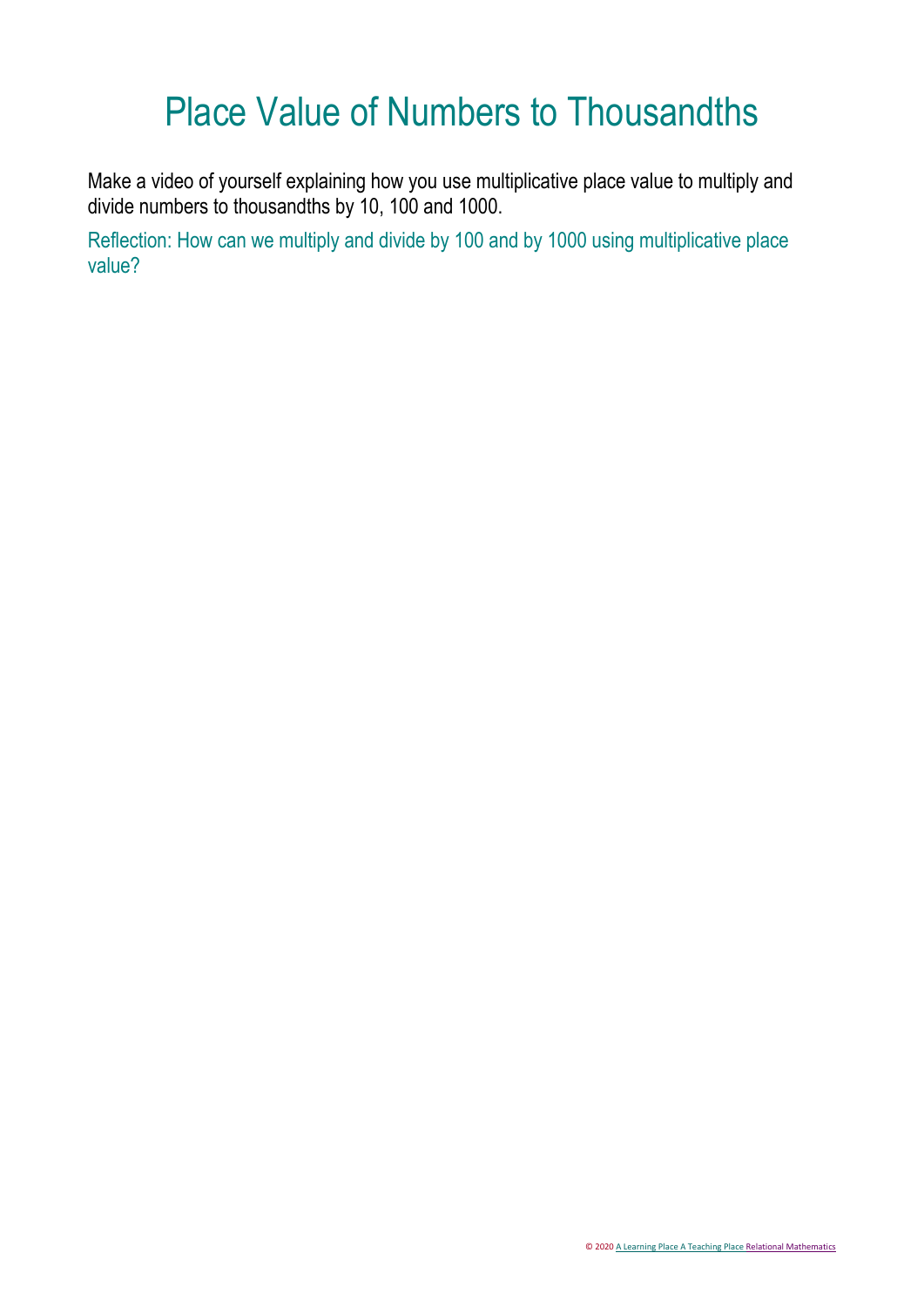Sit with a friend.

Each select cards to make a number with thousandths.

Place your numbers in order.

Explain your order using place value.

Reflection: How did you use place value to order your numbers?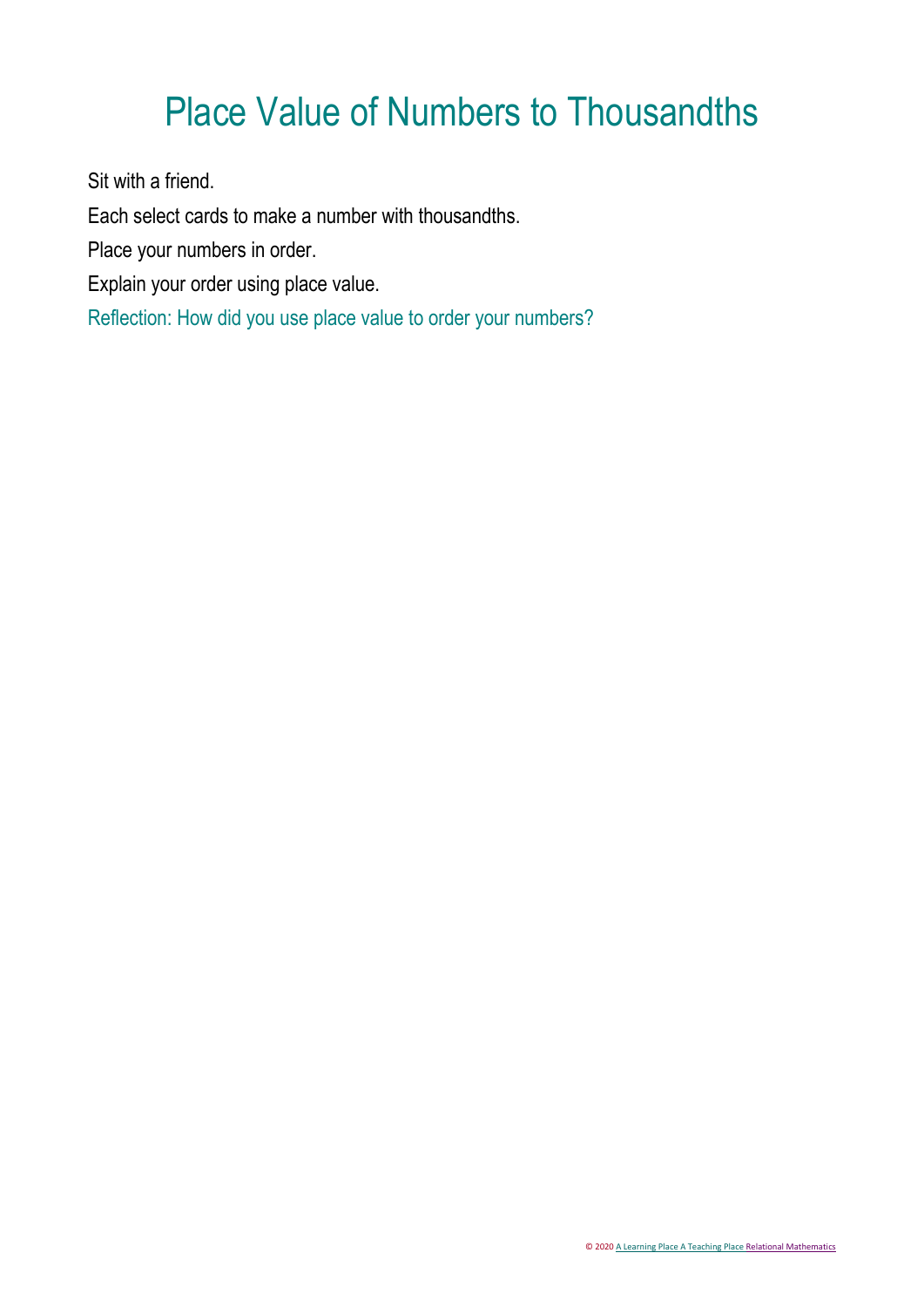Sit with a friend.

Take turns to take a card and place it in either the thousandths place or the hundredths place or the tenths place or the ones place or the tens place.

Once placed it cannot be changed.

Read your number out loud.

The child who creates the highest / lowest number takes all cards.

Explain your number using standard place value.

Each place your number on the same number line, explaining your placement.

Reflection: How did you use place value make the highest / lowest number?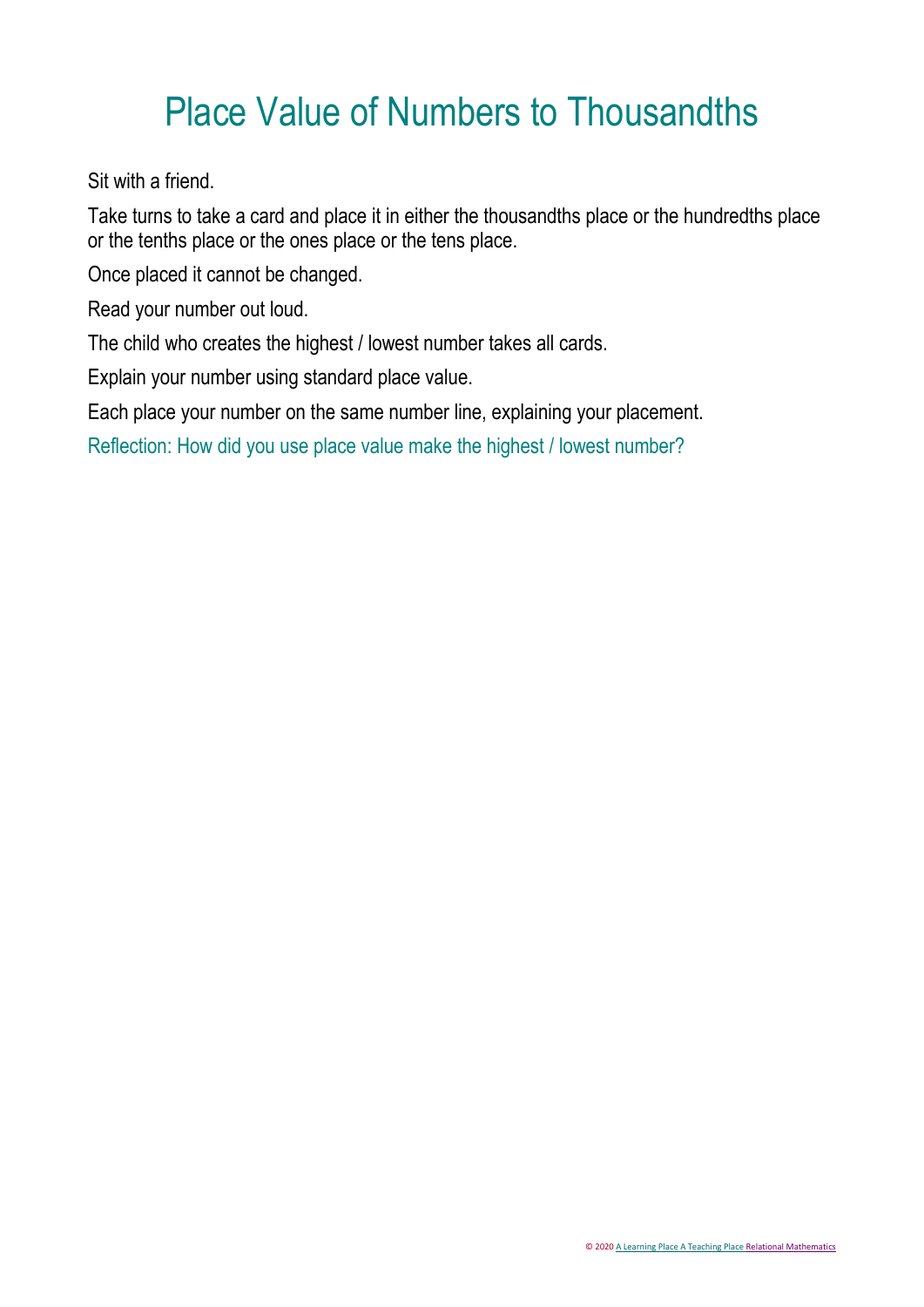Sit with a friend.

Take turns to flip 2, 3, 4 or 5 cards and each make a number with thousandths.

Read your numbers out loud.

Each place your number on the same number line.

Each suggest a number that would come between the 2 numbers, using place value to explain how you know.

Reflection: How did you use place value to record numbers between your numbers?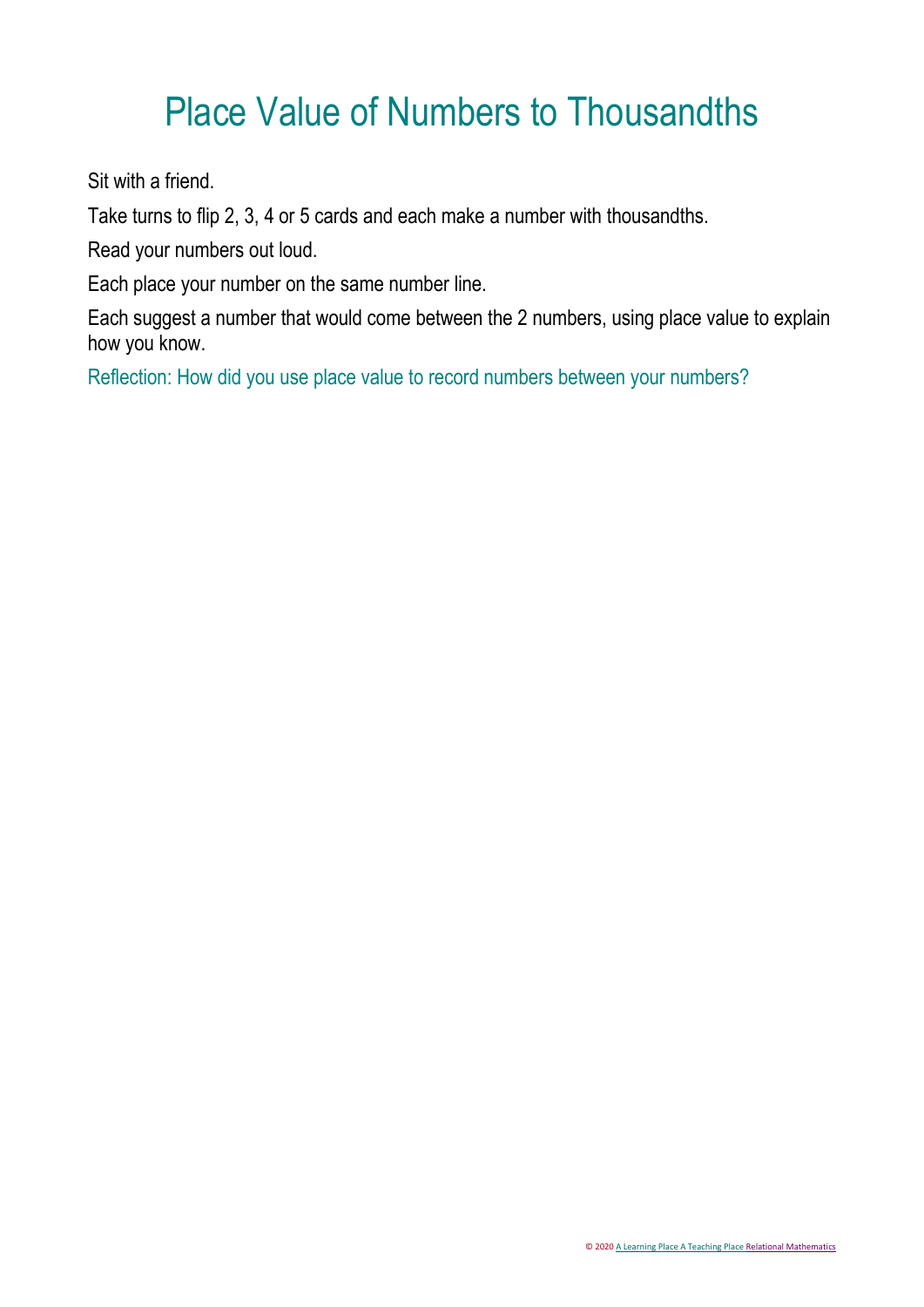Sit with a friend.

2, 3, 4 or 5 cards are selected to be a target number with thousandths.

Each of you flip 2, 3, 4 or 5 cards to make a number with thousandths.

The child who makes a number closest to the target number wins.

Reflection: How did you use place value to make a number close to the target number?